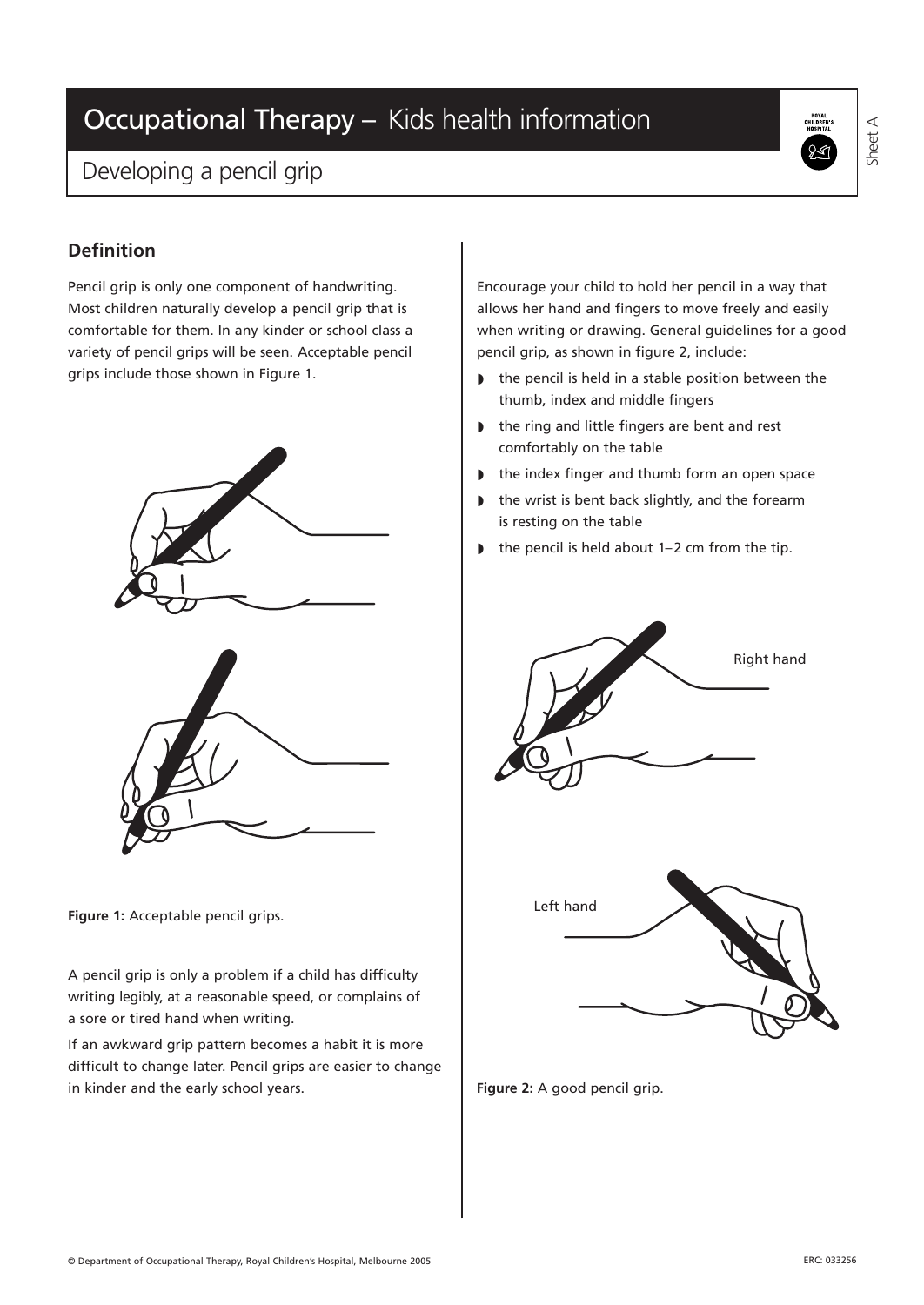### **Helpful strategies**

- ◗ Show your child the correct finger and thumb positioning for holding the pencil and help him place his fingers and thumb in these positions.
- ◗ Try a commercially available pencil grip. Your child, however, will need to learn how to correctly and consistently hold the grip. Pencil grips are available from your occupational therapist.
- ◗ Encourage your child to practice for a few minutes each day until your child automatically and consistently uses a suitable pencil grip.
- ◗ Give feedback to your child to help him become aware of his finger and thumb positions and praise him whenever he demonstrates a suitable pencil grip.
- ◗ Encourage your child to do lots of fun and interesting drawing and writing activities using different types of textas, coloured pencils, crayons and chalks so he is motivated to practice.

### **Sitting and paper position**

General guidelines for a good sitting position, as shown in figure 3, include:

- ◗ bottom back on the chair
- feet flat on the floor
- ◗ forearms rest comfortably on the table
- ◗ table and chair suitable for your child's size.

The paper position should be sloped at the same angle as the writing arm and steadied with the non-writing hand (Figure 4). This will help your child see what she is writing and make it easier for her writing hand to move across the page.

**Please talk to your occupational therapist if you have any queries about the above information.**



**Figure 3:** A good sitting position.





**Figure 4:** Correct paper position.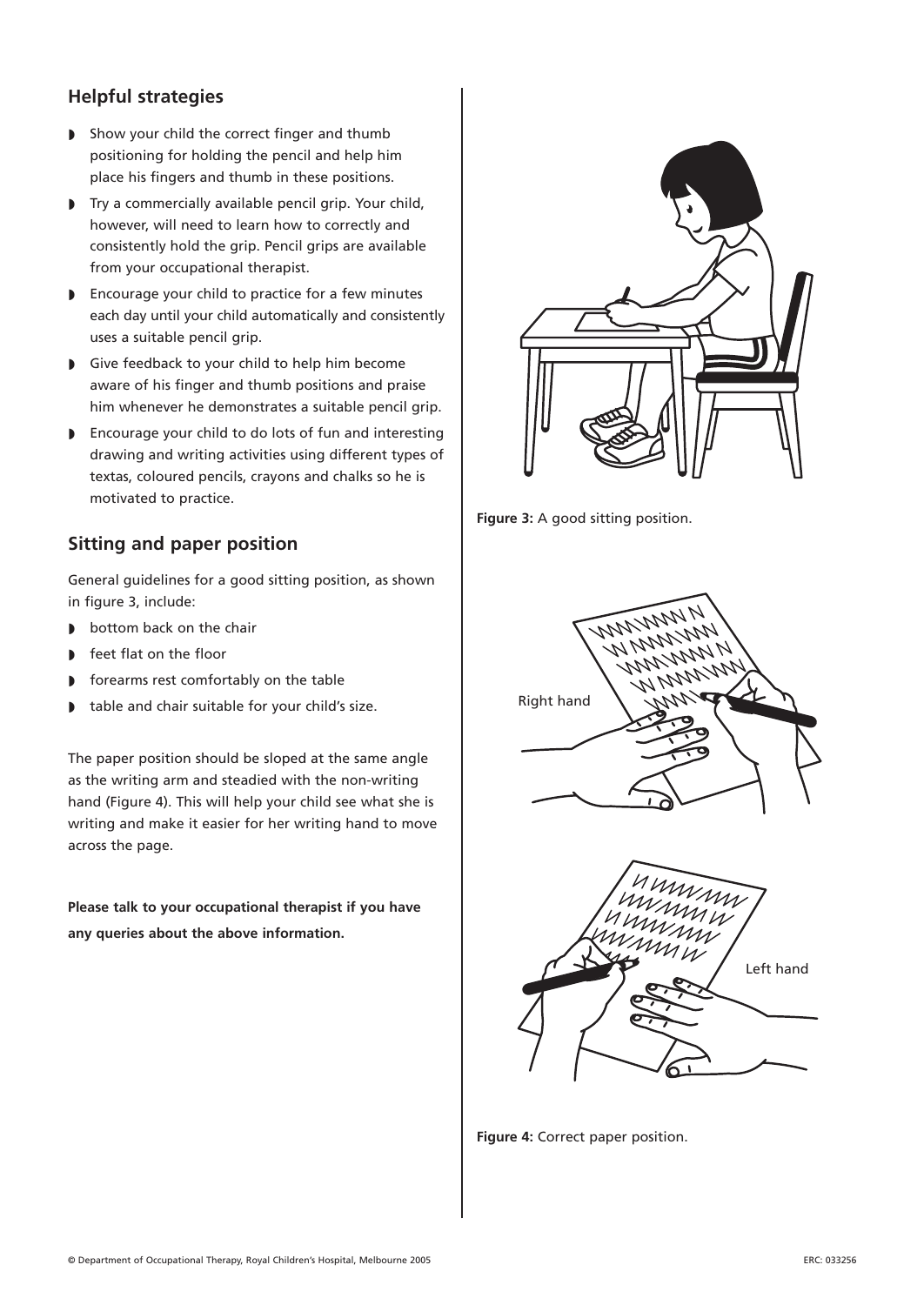# Occupational Therapy – Kids health information

## Activity ideas for developing a pencil grip

#### **Fun drawing and writing activities**

- ◗ Provide a range of pencils, textas, crayons and chalks. Use different coloured and sized paper and cardboard.
- ◗ Vary where your child does his activities for example, work at a table, easel, blackboard, whiteboard or draw on concrete with chalks.
- ◗ Make birthday cards or special occasion cards.
- ◗ Use colouring and activity books such as dot to dot or mazes.
- ◗ Copy and draw shapes and letters.
- ◗ Draw or write on a Magnadoodle or Megasketcher.
- ◗ Draw around hands and feet.
- ◗ Stencils or tracing.
- ◗ Duo drawing draw some dots or squiggles and your child joins them to make a picture, or draw the outline of a person and he draws the eyes and mouth.
- ◗ Play 0 and X's.
- Write a shopping list.
- ◗ Make a list of your favourite football teams or favourite movies.
- ◗ Write friends' names and addresses in a book.
- Keep a diary.

**Please talk to your occupational therapist if you have any queries about the above activity ideas.**





Sheet A1

HUI<br>CHILDI<br>HOSB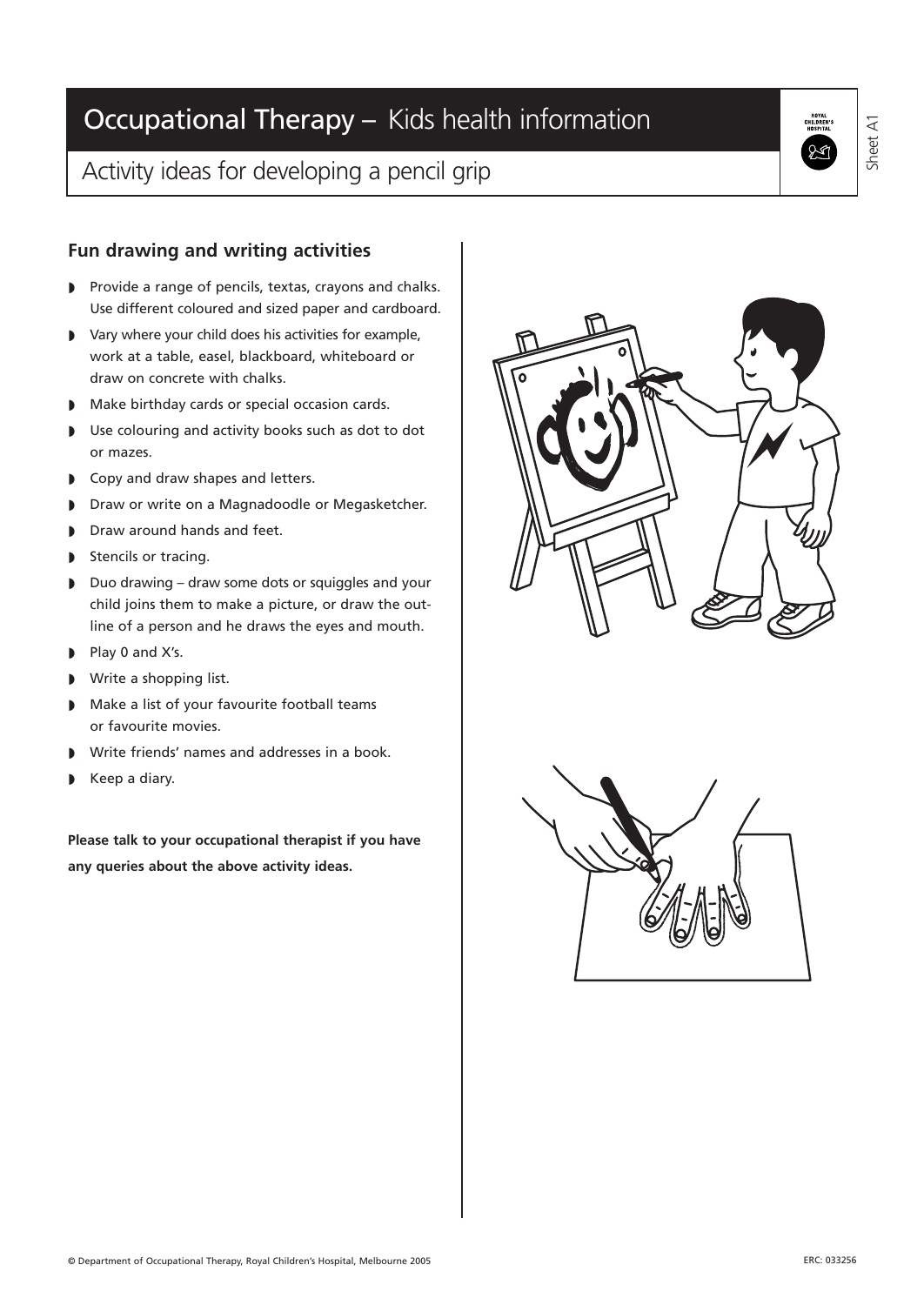### Activity ideas for developing a pencil grip

#### **Activities that develop and strengthen thumb and finger muscles**

Encourage your child to do these activities with her preferred hand and use her thumb and index finger (and middle finger if required).

- ◗ Play finger games such as incy wincy spider.
- ◗ Do up buttons on pyjamas and clothes.
- ◗ Use tweezers to pick up small beads or toys and put them into a container.
- ◗ Remove coins from a purse one at a time.
- ◗ Roll, squeeze, push and poke playdough, clay or therapy putty. Make a birds nest by pinching the playdough between the thumb and fingers, then make eggs for the nest by rolling the playdough into balls. Encourage your child to hold small playdough balls between her thumb and index finger and squash the playdough until her fingers meet. (Pretend the playdough is a bug or egg.) Repeat with the thumb and middle finger, and then with the thumb, index and middle fingers all together.
- ◗ Encourage your child to hold an object (a coin or marble) against the palm of her hand with her ring and little fingers whilst doing some of the above activities.
- ◗ Tear up coloured paper for pasting or collage activities.
- ◗ Threading activities such as beads or lacing cards.
- Building with duplo and lego.
- ◗ Squeeze clothes pegs to remove them from the rim of a peg basket (or ice-cream container) or squeeze pegs positioned on a clothes horse to remove dolls clothes or dress ups.
- ◗ Use stickers or sticky tape to stick things down.
- ◗ Play board games such as trouble, snakes and ladders or pick up sticks.
- ◗ Water plants with a spray bottle.
- Squirt a water pistol at a target.

**Please talk to your occupational therapist if you have any queries about the above activity ideas.**